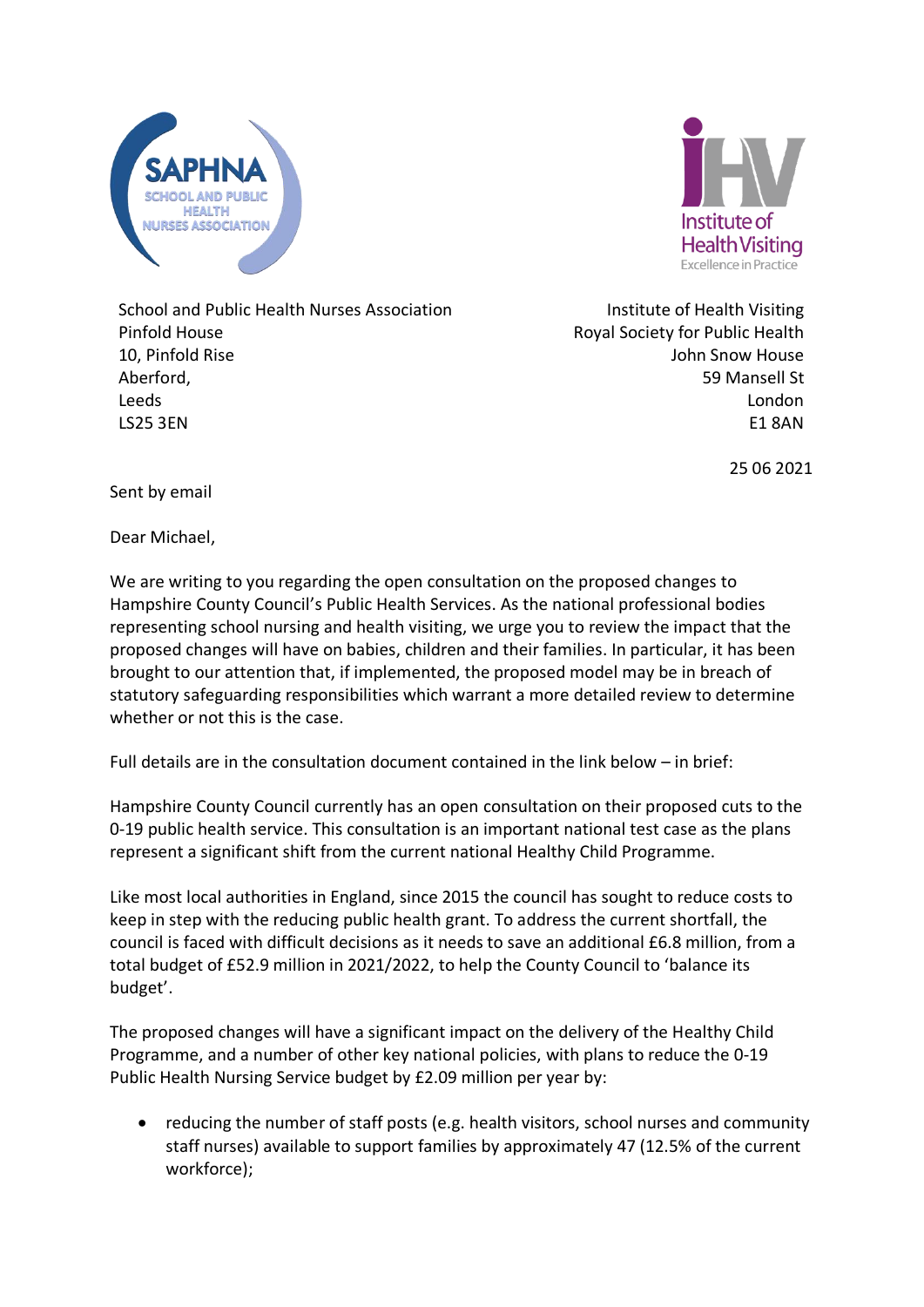• only providing school nurse support to children and young people over the age of 11 years through the *'*digital offer', i. e NO face to face service.

For children 0-5, all children will only receive one mandated face-to-face health review. All other reviews will be, *"risk assessed to decide whether they should be completed face-toface, by video or by telephone".*

These plans strip out the mechanism to identify vulnerable children (in all 3 categories of vulnerability defined by this Government). How will services know who is vulnerable if they are not seeing families? Assessments will not be reliable as: vulnerability is not identified in a 'snapshot' assessment, no valid 'virtual' assessment tool exists (all current tools are designed to be used alongside health visitor clinical judgement – they are not screening tools), needs change over time, some families will be excluded due to digital poverty and vulnerable babies have no voice to independently ask for help if parents/ carers do not recognise their needs.

Without the universal safety net that health visiting provides, vulnerable babies and young children will be missed, or identified too late.

Page 20 School nursing: Children aged 12 and over, states the school nursing service will **no longer deliver:**

- Safeguarding support including assessment of needs, the identification of unmet health needs, or independent advocacy
- Health representation at child protection conferences including contributing to decision making within child protection plans.

Safeguarding of babies, children and families is always of paramountcy. However, post-Covid, it is even more so with rising levels of children living with vulnerability and risk. England already has a significant problem, with 1/3 of all vulnerable children recognised as 'invisible' within the system and therefore not receiving the support that they need. This proposed model would place them at even greater risk.

In terms of inspectorate requirements, the CQC would be unable to apply their current inspectorate methodology as key lines of enquiry (KLOE's) will not be met. Assurances would be impossible to provide as many children would not have been physically seen, apart from the 1 face-to-face contact by the Heath Visitor and 2 mandated contacts by the School Nursing service in reception and year 6, purely for the National Childhood Measurement Programme purposes.

We are concerned that if this plan is passed by the Council, it sets a precedent for similar delivery models across the country. Whilst we, of course, recognise the benefits of 'local flex' to tailor support to local needs, this proposal challenges the acceptable limits of such flexibility and will pose significant risks to our most vulnerable children.

It is important that this Hampshire test case is not viewed as a local issue, rather that it represents the predicted consequences of years of cuts to the public health grant and